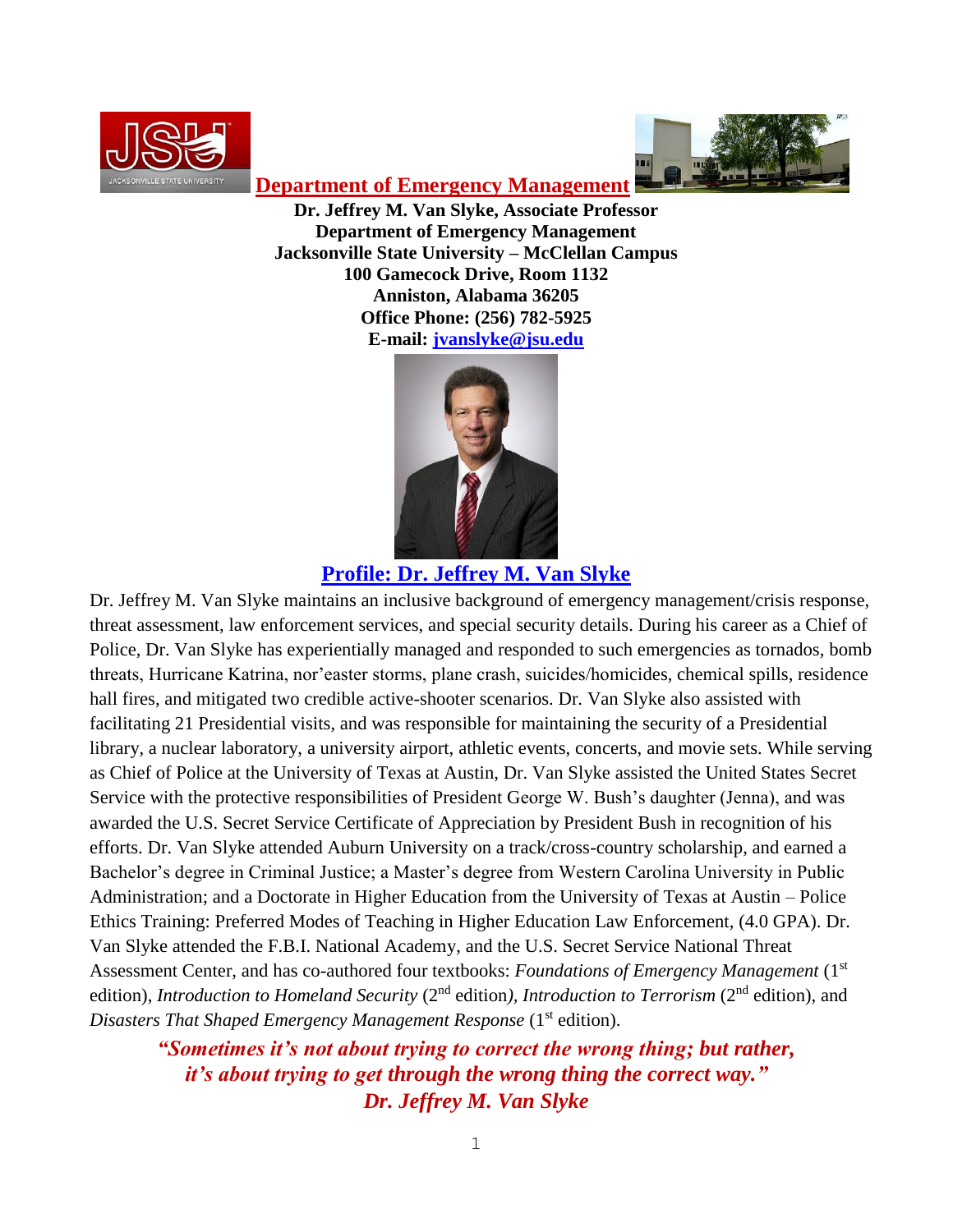# **CURRICULUM VITAE**

## **EDUCATION**

#### **University of Texas at Austin**:

Doctor of Education (Ed. D), Higher Education Administration, GPA – 4.0, December 22, 2007

Dissertation – *Police Ethics Training: Preferred Modes of Teaching in Higher Education Law Enforcement* The University of Texas at Austin,<http://gradworks.umi.com/32/91/3291584.html>

**Federal Bureau of Investigation National Academy**, U.S. Department of Justice, Class 206, Quantico, Virginia, University of Virginia – Continuing Education & Professional Studies, September 7, 2001.

### **Western Carolina University**:

Master of Public Affairs (MPA), GPA – 3.72, December 22, 1992

Thesis – *The Law Enforcement Profession: Corruption, Ethics, and Leadership*

### **Auburn University**:

Bachelor of Science, Criminal Justice, June 10, 1982

# **EMPLOYMENT HISTORY**

Associate Professor, Emergency Management, Jacksonville State University: August 2012 – Present

Director of Public Safety, Georgetown University

Director of Police and Campus Safety, University of Mississippi

Chief of Police, University of Texas at Austin

Associate Director of Public Safety, University of Iowa

Chief of Police, University of North Carolina at Asheville

Parking Services Manager, Auburn University, Auburn, Alabama

Correctional Officer, Federal Bureau of Prison, Talladega, Alabama

Police Officer, Sylacauga, Alabama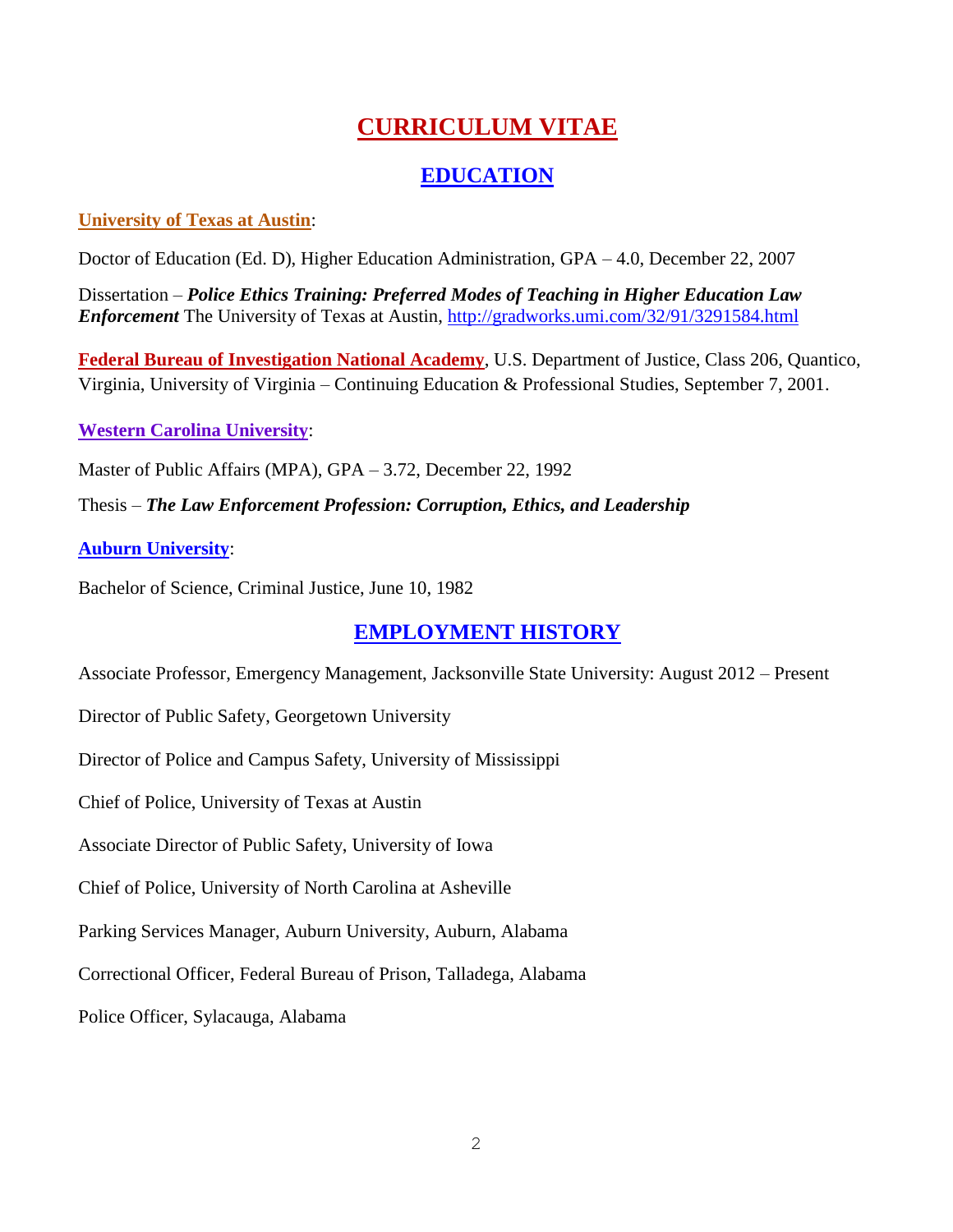# **ACADEMIC INSTRUCTOR**

### **JACKSONVILLE STATE**

| Emergency Management 301 (Undergraduate)   | <b>Introduction to Emergency Management</b> |
|--------------------------------------------|---------------------------------------------|
| Emergency Management 305 (Undergraduate)   | Introduction to Homeland Security           |
| Emergency Management 411 (Undergraduate)   | Disaster Response & Recovery                |
| Emergency Management 461 (Undergraduate)   | <b>Critical Infrastructure</b>              |
| Emergency Management 475 (Undergraduate)   | Current Issues in Homeland Security         |
| <b>Emergency Management 505 (Graduate)</b> | <b>Foundations of Emergency Management</b>  |
| <b>Emergency Management 580 (Graduate)</b> | <b>Current Issues in Homeland Security</b>  |
| Criminal Justice 503 (Graduate)            | <b>Current Issues In Law Enforcement</b>    |
| Criminal Justice 506 (Graduate)            | Juvenile Justice                            |
| Criminal Justice 515 (Graduate)            | Applied Ethics in Criminal Justice          |
| Criminal Justice 495 (Undergraduate)       | Police Ethics & Professionalism             |
| <b>ALVIN COMMUNITY COLLEGE</b>             |                                             |
| Criminal Justice (CJLE 2313-01)            | Crime in America                            |
| Criminal Justice (CJLE 1307-01)            | Vice and Narcotics Investigation            |
| Criminal Justice (CJLE 2345-01)            | <b>Correctional Systems</b>                 |
|                                            |                                             |

### **STATE of TEXAS**

The University of Texas System Law Enforcement Academy – Ethics and Professionalism

Texas Commission Law Enforcement Officer Standards & Education – New Supervisor Training Class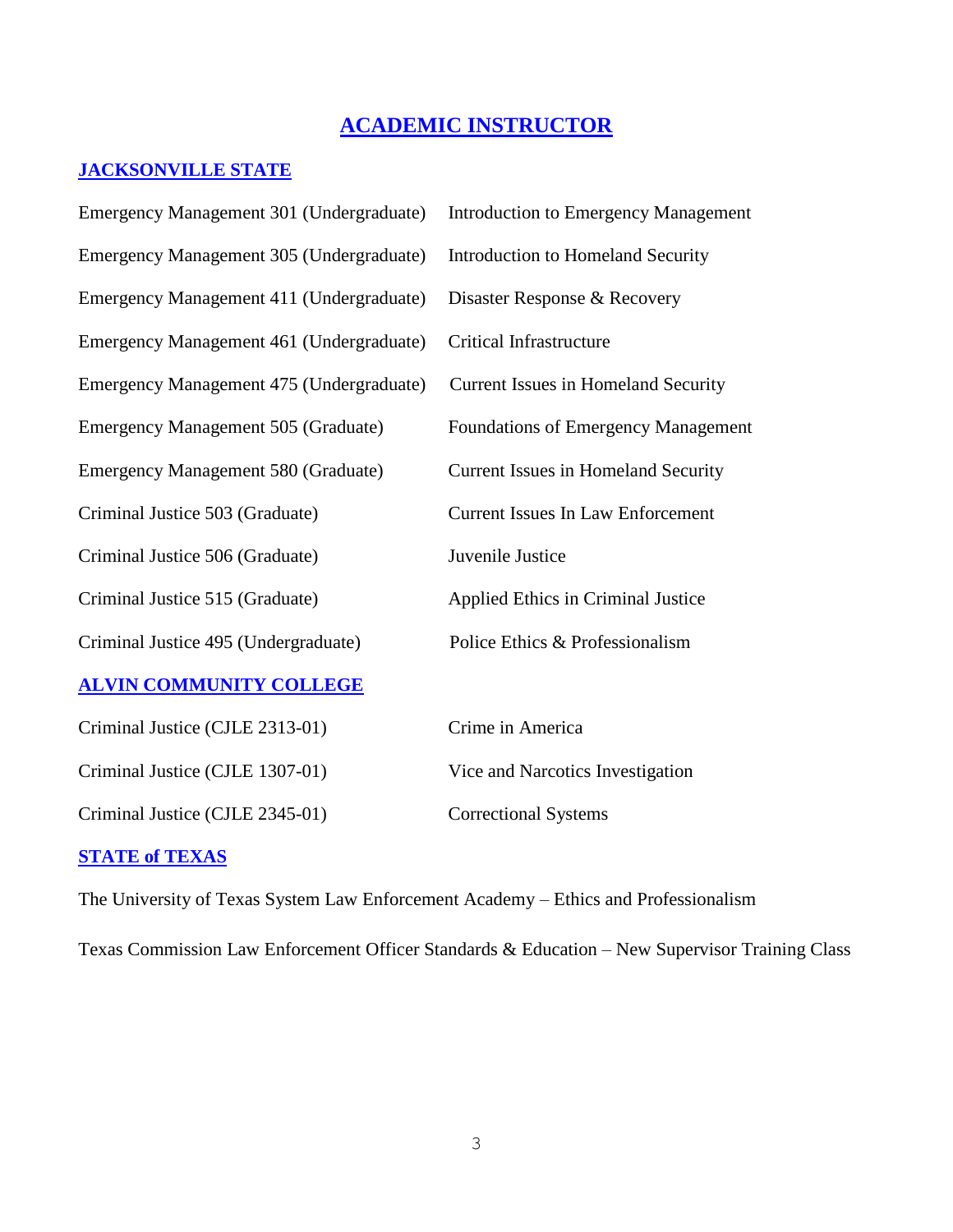# **PROFESSIONAL PUBLICATIONS**

#### **BOOKS > PUBLISHED**

**Co-authored textbook**: *Disasters That Shaped Emergency Management Response*, (August 7, 2018). Kendall/Hunt Publisher; 1<sup>st</sup> edition/ISBN: 9781524962029. Authors: David H. McElreath (Editor), Adrian Doss, **Jeffrey Van Slyke**, Barbara R. Russo, Raymond Tesiero. Expected August 2018.

**Co-authored textbook**: *Foundations of Emergency Management*, (August 7, 2014). Kendall/Hunt Publisher; 1<sup>st</sup> Edition/ISBN: 9781465234889. Authors: [David H. McElreath](https://www.google.com/search?tbo=p&tbm=bks&q=inauthor:%22David+McElreath%22) (Editor), Julie C. [Speck,](https://www.google.com/search?tbo=p&tbm=bks&q=inauthor:%22Julie+C.+Speck%22) [Robert Nations,](https://www.google.com/search?tbo=p&tbm=bks&q=inauthor:%22Robert+Nations%22) Carl J. Jensen, [Michael Wigginton, Jr,](https://www.google.com/search?tbo=p&tbm=bks&q=inauthor:%22Michael+Wigginton,+Jr%22) **[Jeffrey Van Slyke](https://www.google.com/search?tbo=p&tbm=bks&q=inauthor:%22Jeffrey+Van+Slyke%22)**, [Adrian Doss.](https://www.google.com/search?tbo=p&tbm=bks&q=inauthor:%22Adrian+Doss%22)

**Co-authored textbook**: *Introduction to Homeland Security*, (December 18, 2013). CRC Press; 2 nd edition/ISBN: 9781439887523. Authors: David H. McElreath (Editor), Carl J. Jensen, Michael Wigginton, Jr., Daniel Adrian Doss, Robert Nations, **Jeffrey Van Slyke**.

### **BOOKS > IN PRESS**

**Co-authored textbook**: *Introduction to Terrorism*. **In Press/Accepted,** 2 nd edition - CRC. David H. McElreath, Michael Wigginton, Carl J. Jensen, Adrian Doss, Stephen Mallory, Robert Mongue, and **Jeffrey Van Slyke**. Expected August 2018.

#### **PEER REVIEW**

*Principles of Threat Assessment: Preventing Targeted Violence***. Published** (volume 48, No. 1 / January-February, 2018), by International Association of Campus Law Enforcement Administrators (IACLEA); 110 Bonifant Street, Suite 220, Silver Spring, Maryland, 20910.

*Campus Threat Assessment Programs & Crisis Response*. **In Press/Submitted** (August – September 2017), to the International Association of Campus Law Enforcement Administrators (IACLEA); 110 Bonifant Street, Suite 220, Silver Spring, Maryland, 20910.

*The Five A's of Leadership*. **In Press/Submitted** (October, 2016 – August, 2017), to the International Association of Campus Law Enforcement Administrators (IACLEA). 110 Bonifant Street, Suite 220, Silver Spring, Maryland, 20910.

*Bookstore Security: Spend a Little - Save a Lot*. Published January/February, 1997; *Campus Law Enforcement Journal*, 27, (1); International Association of Campus Law Enforcement Administrators (IACLEA) West Hartford, Connecticut.

*The Ethical Standards of the Law Enforcement Profession*: Published May/June, 1996; *Campus Law Enforcement Journal*, *26*, (3); International Association of Campus Law Enforcement Administrators (IACLEA) West Hartford, Connecticut.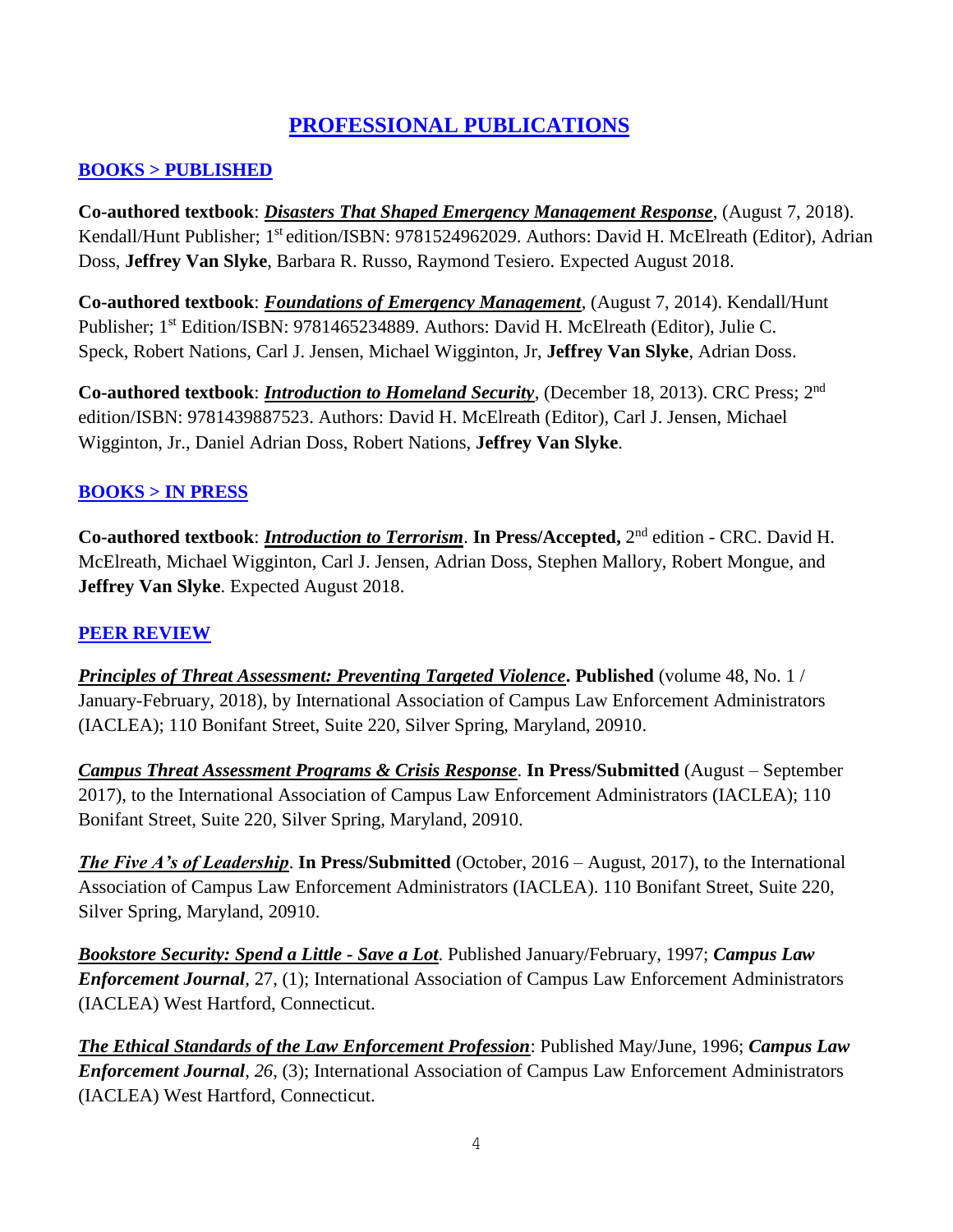### **PROFESSIONAL PRESENTATIONS**

**Guest Speaker > Radio Broadcast Presentation:** *Campus Safety Tips for Students & Parents***.**  Invited to provide a safety presentation sponsored by **WAPI 99.5** (Birmingham), *Your Security Guys – http://www.talk995.com/your-security-guys/*; August 26, 2017.

# **On-line Lecture/PowerPoint Presentation**: *Roles and Responsibilities of an Emergency Manager*.

Invited by the Center for Domestic Preparedness, Federal Emergency Management Agency (FEMA), to provide a lecture about the roles & responsibilities of an emergency manager. Location: U.S. Department of Homeland Security; Anniston, Alabama, May 6, 2015.

### **Two (2) Seminar/PowerPoint Presentations**: *Criminal Justice System/Law Enforcement & Emergency Management Professions*. Provided a seminar to the Guntersville High School Academic Enrichment Class regarding the law enforcement and emergency management professions Location: Guntersville High School, Guntersville; Alabama, January, 2014.

**Lecture/PowerPoint Presentation**: *Police Service, Professionalism, and Ethics*. Provided a training lecture to the Jacksonville University Police Department regarding police service, professionalism, and ethics. Location: McClellan Campus Conference Room. Anniston, Alabama; July 18, 2013.

### **PROFESSIONAL RECOGNITION**

U.S. Secret Service Certificate of Appreciation, President George W. Bush, Austin, TX, May 12, 2004.

F.B.I. Certificate of Appreciation - Joint Terrorism Task Force, Austin, Texas, May 2005.

Violence Against Women Project Award-Outstanding Efforts, University of Texas at Austin, May 2003.

Fitness Challenge Award-Excellence in Physical Achievement, F.B.I. National Academy, Sept. 2001.

Media Relations Award – Law Enforcement Executive, U.S. Department of Justice, F.B.I., Sept. 2001.

Certificate of Appreciation for Valuable and Distinguished Service, Office of the Director of Police, the University of Texas System, March 2000.

Advanced Law Enforcement Certificate, State of North Carolina, Raleigh, North Carolina, August 1993.

Federal Bureau of Prison Staff Training Academy: Certificate of Exceptional Performance, Exceeds in Self-Defense, Glynco, Georgia, April 1984.

Federal Bureau of Prison Staff Training Academy: Certificate of Exceptional Performance, Maximum Proficiency in Firearms, Glynco, Georgia, April 1984.

Honor Graduate City of Montgomery, Alabama Police Academy, November 1982.

Certificate of Appreciation Award, Mayor of Sylacauga, Alabama, December 1982.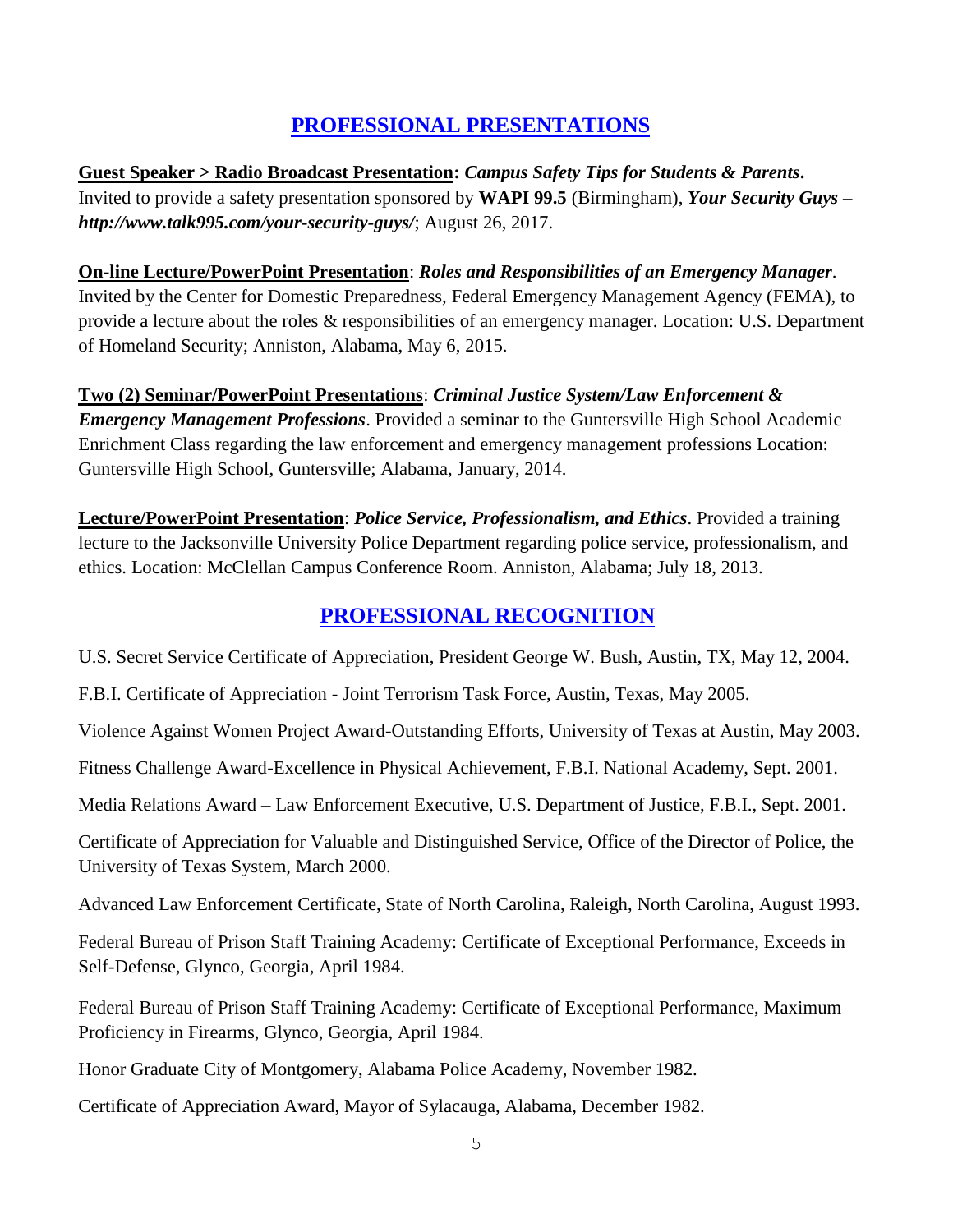### **PROFESSIONAL DEVELOPMENT**

### **JACKSONVILLE STATE UNIVERSITY**

Alabama Emergency Management Agency (AEMA) & Shelby County EMA; Multi-County HAZMAT Tabletop Exercise. Certificate of Completion: August 23-25, 2016.

United Educators; Workplace Harassment – Faculty. Certificate of Completion: June 21, 2016.

United Educators; Campus SAVE Act – Faculty. Certificate of Completion: June 21, 2016.

Jacksonville State University; Title IX Training. Certificate of Completion: August 24, 2015.

U.S. Department of Homeland Security Emergency Management Institute (FEMA); Community Emergency Response Team (CERT) Train-the-Trainer. Certificate of Completion: April 11, 2014.

Jacksonville State University; Enhancing the Classroom. Certificate of Completion: July 2, 2013.

United Educators; Workplace Harassment – Faculty. Certificate of Completion: February 15, 2013.

### **LAW ENFORCEMENT CAREER**

State of Mississippi Law Enforcement Standards & Training Certification, April, 2006.

U. S. Secret Service National Threat Assessment Seminar. Washington D.C., March, 2001.

U.S. Department of Homeland Security (FEMA) Independent Study Courses:

- Incident Command System (ICS 100, 200). Certificate of Completion: October, 2006.
- National Incident Management System (NIMS-IS 700). Certificate of Completion: October, 2006.
- National Response Plan (NRP-IS 800). Certificate of Completion: October, 2006.
- Intermediate ICS for Expanding Incidents (ICS 300). Certificate of Completion: April, 2010.
- Advanced Incident Command System (ICS 400). Certificate of Completion: May, 2011.

U.S. Department of Homeland Security, Transportation Security Administration, Officer Flying While Armed, Austin-Bergstrom International Airport, Austin, TX. Certificate of Completion: December, 2001.

Texas Police Chief Leadership Series, Texas Commission on Law Enforcement Officer Standards and Education. Sam Houston State University: May, 2000, Sept., 2000, April, 2002, Jan., 2004, & July, 2011.

Federal Bureau of Investigation Community Policing Training, East Moline, Illinois, July, 1997.

State of Iowa Law Enforcement Standards & Training Certification; March 1997.

North Carolina Forensics Association; Decomposition of Human Body Conference, Certification June, 1993.

State of North Carolina Criminal Justice & Training Standards Commission Certification, September, 1991.

Federal Law Enforcement Training Center, Correctional Techniques, Glynco, Georgia, April, 1984.

Alabama Peace Officer Training (APOSTC); Alabama Police Academy, Montgomery, AL, November 1982.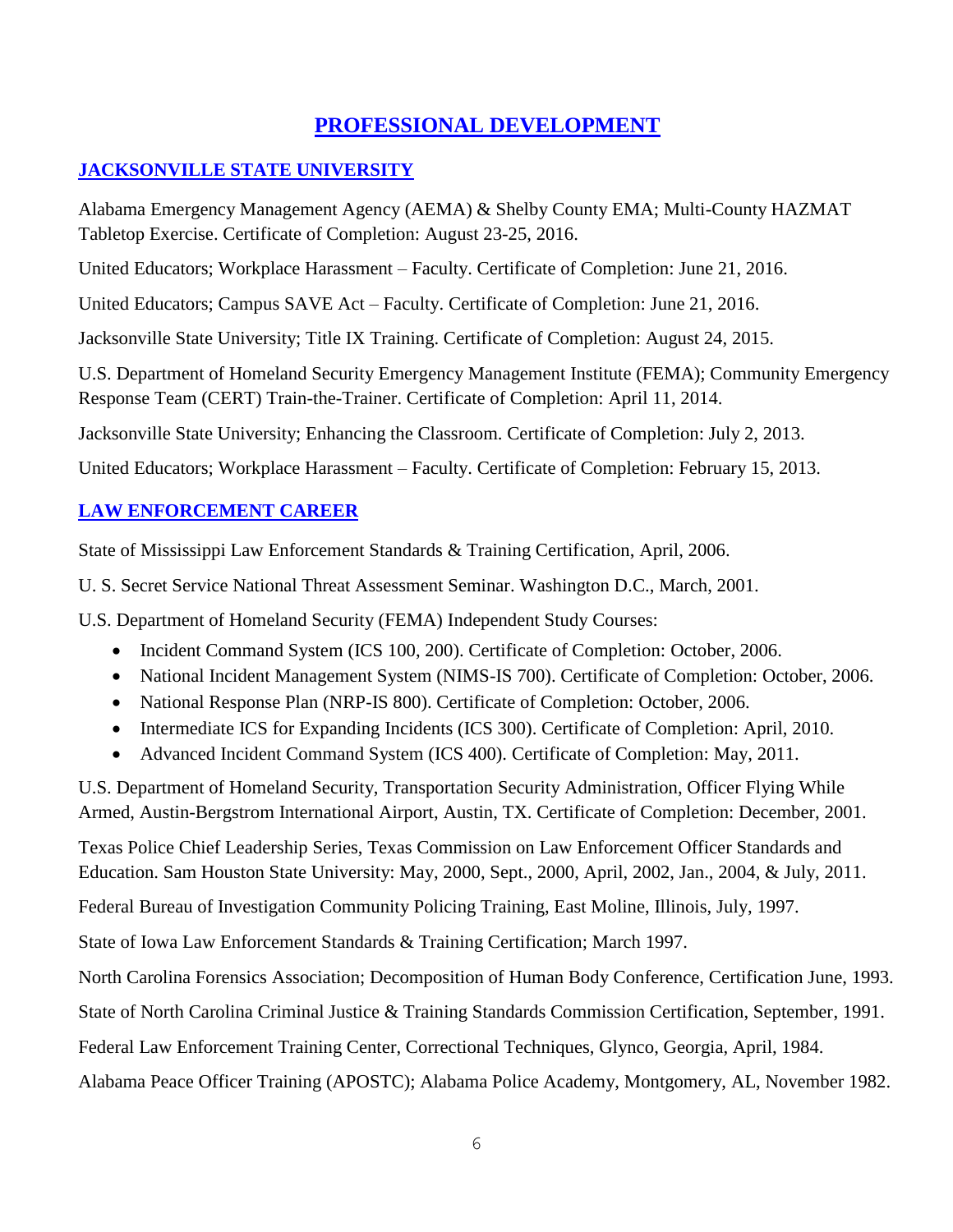### **PROFESSIONAL SERVICE**

#### **DEPARTMENT SERVICE**

• **Faculty Senate > Appointed May of 2017 (3 yrs.)**

### **UNIVERSITY SERVICE**

- **JSU Commencement:** Attendee May 4, 2018.
- JSU Commencement: Attendee December 15, 2017.
- Faculty Advisor JSU Emergency Operations Plan. Assessed and provided operational insight to enhance the ability to promote and maintain a safe and secure JSU community, September 19, 2017.
- JSU Commencement: Attendee April 28, 2017.
- JSU Campus Safety & Student Appreciation Day: Department Representative, March 16, 2017.
- JSU Student Transfer Preview Day: Student Recruiter, March 4, 2017.
- JSU Spring Preview Day: Student Recruiter, February 25, 2017.
- **JSU Commencement: Attendee December 16, 2016.**
- JSU Fall Preview Day: Student Recruiter, November 5, 2016.
- JSU Fall Preview Day: Student Recruiter, October 15, 2016.
- **JSU Commencement:** Attendee April 29, 2016.
- JSU Inauguration Ceremony, President John M. Beehler: Attendee April 8, 2016.
- JSU Spring Preview Day: Student Recruiter, April 2, 2016.
- JSU Spring Preview Day: Student Recruiter, February 27, 2016.
- JSU Police Department Active Shooter Table-top Exercise: Consultant/Participant October 29, 2015.
- JSU Fall Preview Day: Student Recruiter, October 3, 2015.
- JSU Spring Preview Day: Student Recruiter, April 11, 2015.
- JSU Spring Preview Day: Student Recruiter, February 21, 2015.

#### **COMMUNITY SERVICE**

• Calhoun County Emergency Management Agency's Strategic Plan: 2016-2018. Assessed and edited the three-year Strategic Plan for the Calhoun County Emergency Management Agency. Offered operational insight for the purpose of improving the strategic plan, and information that served to enhance the ability to promote and maintain a safe and secure community, May 10-27, 2016.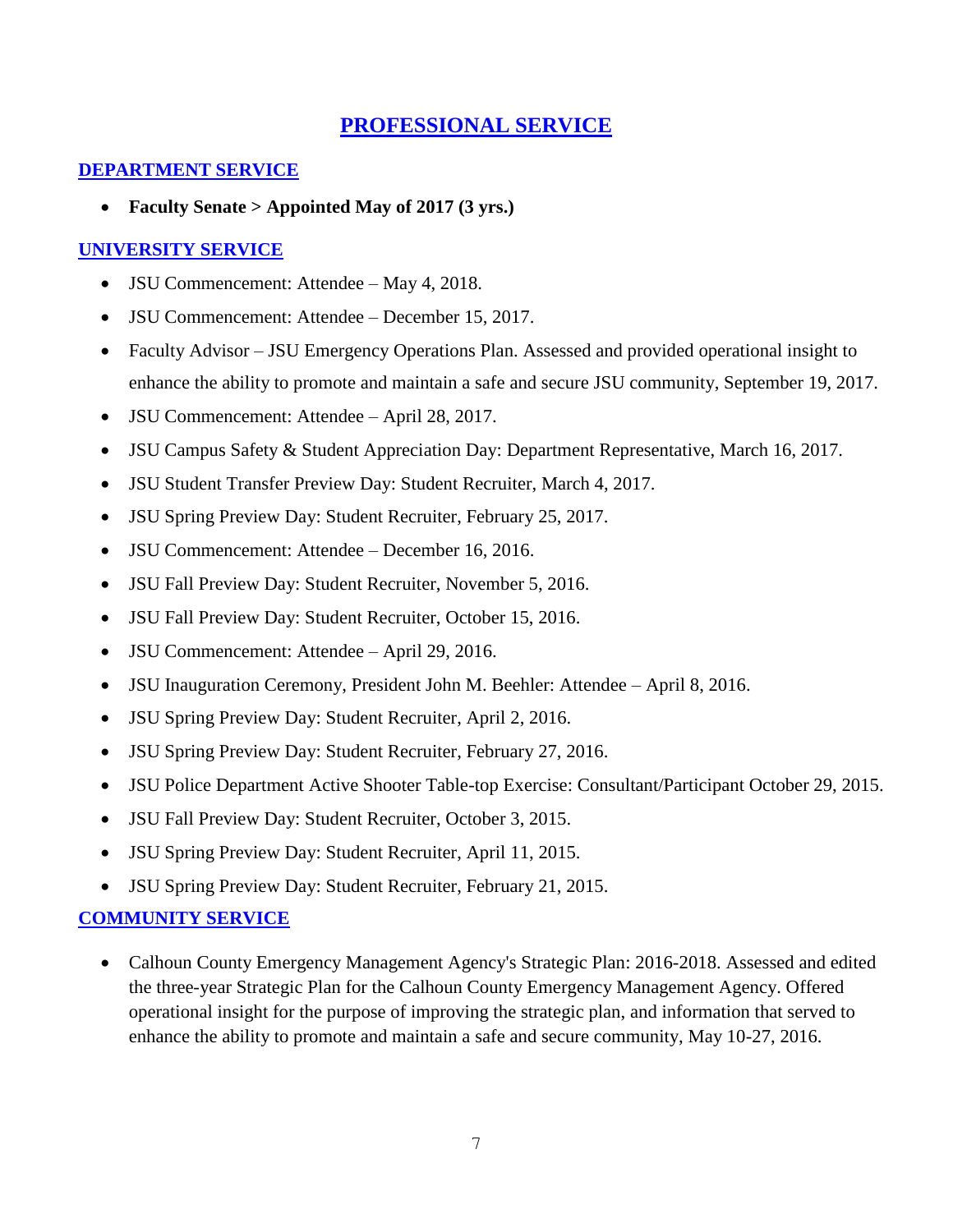### **PROFESSIONAL GRANTS (prior to JSU)**

Georgetown University; Washington, D.C.: U.S. Department of Justice Violence Against Women's Grant; Rape Aggression Defense (RAD).

The University of Mississippi: U.S. Department of Justice, Bureau of Justice Assistance Grant (JAG) Byrne Grant; Metro-Narcotics Unit.

The University of Mississippi: U.S. Department of Justice Bureau of Justice Assistance Grant (JAG) Byrne Grant; (body armor).

The University of Mississippi: U.S. Department of Homeland Security Grant (FEMA/MEMA); 800 MHz radio console.

The University of Texas at Austin: U.S. Department of Justice Bureau of Justice Assistance Grant (JAG) Byrne Grant; (body armor).

The University of Texas at Austin: U.S. Department of Justice COPS Grant; six (6) police officer positions.

The University of Texas at Austin: U.S. Department of Justice, Bureau of Justice Assistance Grant (JAG) Byrne Grant; two (2) K-9 units.

The University of Texas at Austin: U.S. Department of Justice Violence Against Women's Grant; Rape Aggression Defense (RAD).

The University of Iowa: U.S. Department of Justice, Bureau of Justice Assistance Grant (JAG) Byrne Grant; Metro-Narcotics Unit.

### **PROFESSIONAL LICENSES (prior to JSU)**

Texas Commission on Law Enforcement Officer Standards and Education (TCLEOSE), 2011/1999. Metropolitan Police – Special Police Certification (MPDC), Washington, D.C., August 2009. Mississippi Law Enforcement Officer Training (MLEOTA), April 2006. Iowa Law Enforcement Academy, Peace Officer Standards and Training (ILEA), March 1997. Basic Law Enforcement Training, A-B Technical College (BLET), Asheville, NC, July 1990. Federal Law Enforcement Training Center (FLETC), Correctional Techniques, Glynco, GA, April 1984. State of Alabama Peace Officers Standards & Training Commission (APOSTC), November 1982.

# **PROFESSIONAL MEMBERSHIPS (prior to JSU)**

FBI National Academy Association International Association of Chiefs of Police (IACP) International Association of Campus Law Enforcement Administrators (IACLEA) Past President Capital Area Law Enforcement Executives Association, Austin, TX (2002-04)